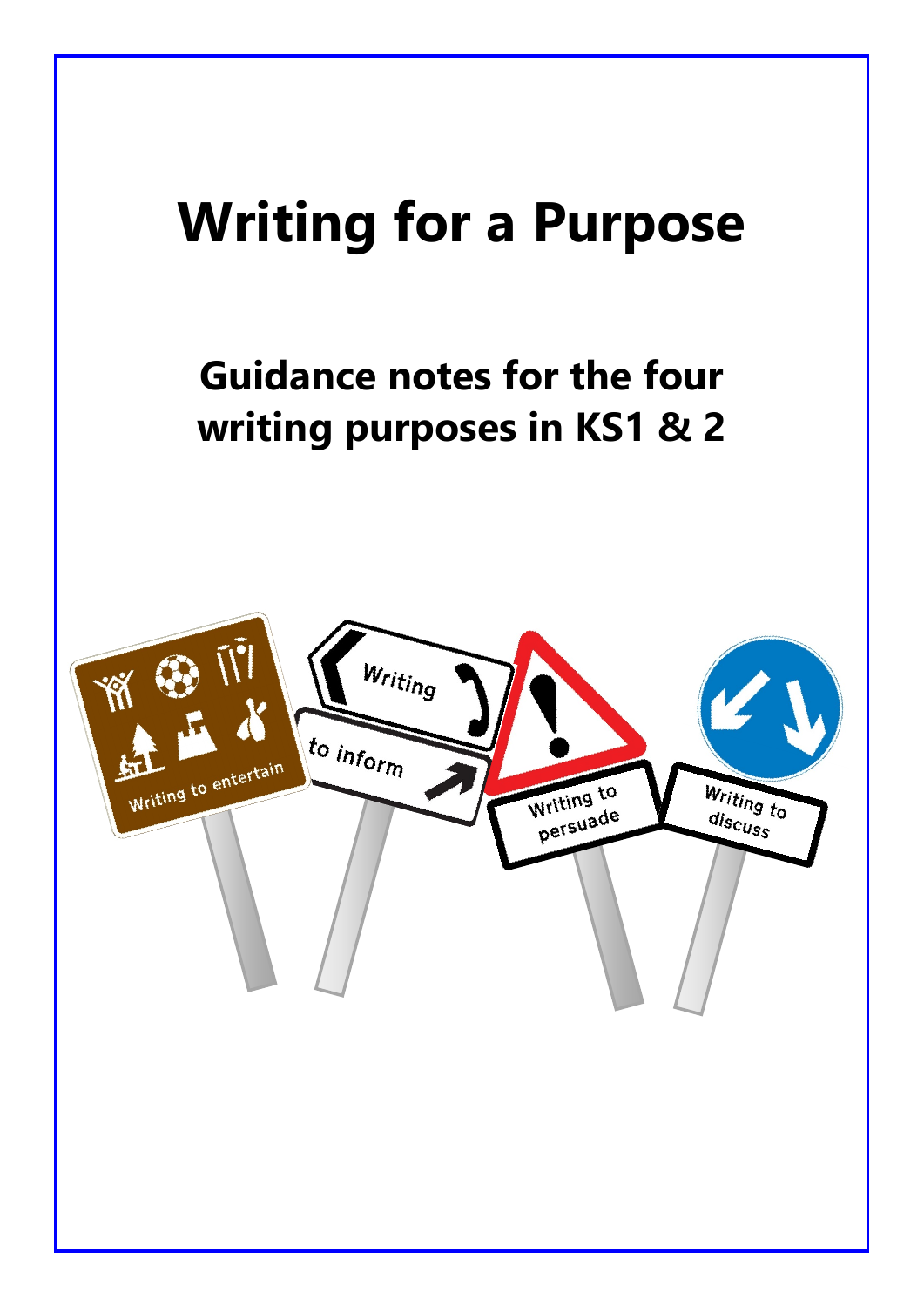## **Writing to entertain (KS1)**

### **Text Types**

- Stories (including re-tellings)
- Descriptions
- Poetry
- In-character/role

**Text Features**

- Time sequenced
- $\bullet$  Begin to differentiate between past and present tense to suit purpose

### **Other Style Ideas**

- Focus on oral work first
- Use opportunities to reading own work aloud

### **Grammar and Sentences**

- Use **coordinating conjunctions** to link two main ideas, *They pulled and pulled at the turnip to get it out.*
- Use **noun phrases** which add detail to description, *very old grandma, brave woodchopper*
- Use the **progressive form** for verbs, *Goldilocks was walking* through the woods.
- Use **exclamation sentences** where appropriate, *What big eyes you have, Grandma!*



### **Conjunctions**

and but so or when

### **Punctuation Content**

Use **finger spaces** between words

**Adverbials**

First Then Next After Later

The next day…

- Use **capital letters** & **full stops** to mark sentences
- Use **capital letter** for first person 'I'
- Use **apostrophes** to mark contractions, e.g. *didn't*
- Use **exclamation marks**, particularly in relation to speech
- Begin to use **inverted commas** to mark direct speech where appropriate.

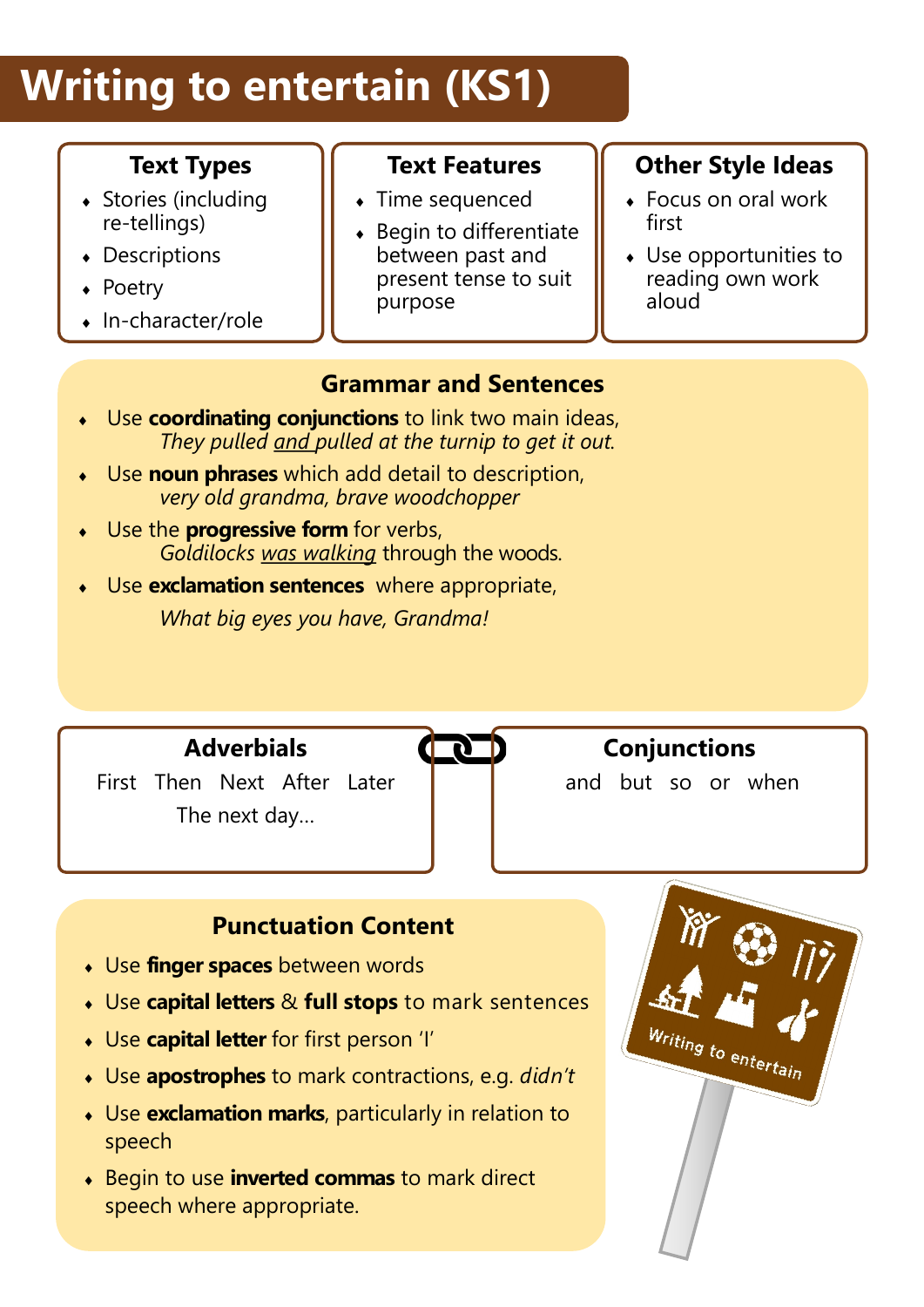## **Writing to entertain (LKS2)**

### **Text Types**

- Stories
- Descriptions
- Poetry
- Characters/settings

### **Text Features**

- Detailed description
- Use paragraphs to organize in time sequence

### **Other Style Ideas**

 Opportunities for comparing different forms of past tense (progressive and simple)

### **Grammar and Sentences**

- Use **fronted adverbials** to show how/when an event occurs*, Without a sound… After a moment…*
- Use **expanded noun phrases** to add detail & description *...the dark gloomy cupboard under the stairs...*
- Use **subordinate clauses** to add detail or context *Although Theseus was scared, he prepared to enter the maze.*
- Use **nouns** & **pronouns** for clarity and cohesion *They crept into Minos's great labyrinth. Inside the maze....*



### **Conjunctions**

if when because while as until whenever once

### **Punctuation Content**

 Use full punctuation for direct speech, including punctuation within and before **inverted commas**,

*Mum asked, "Will you be home for tea?"*

 Secure use of **apostrophes** for possession, including for plural nouns.

**Adverbials**

Soon Meanwhile As...

The next day… Later… Carefully Without a thought...

- Use **commas** after fronted adverbials and subordinate clauses
- May begin to use **dashes** for emphasis

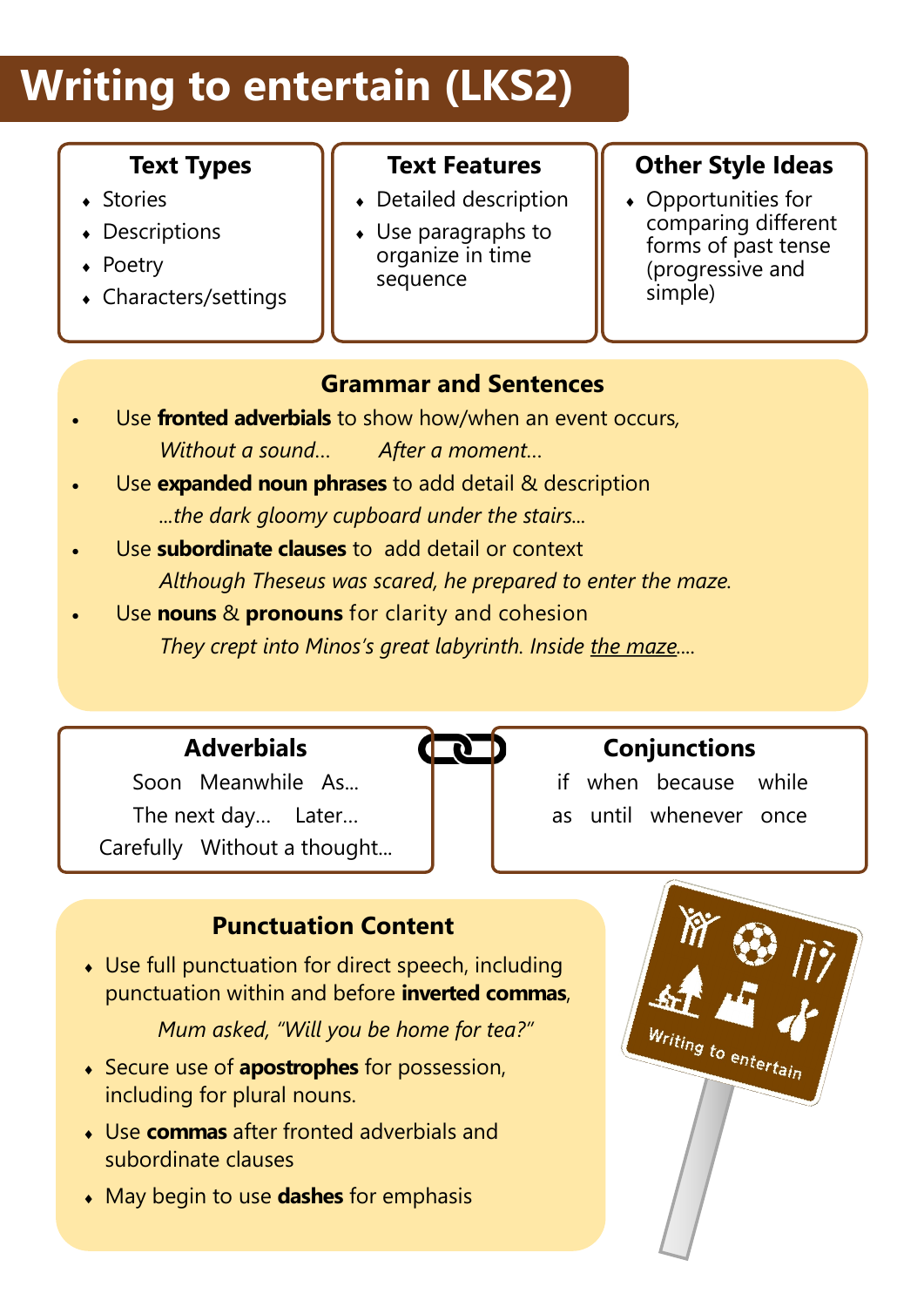## **Writing to entertain (UKS2)**

### **Text Types**

- Narrative
- Descriptions
- Poetry
- Characters/settings

### **Text Features**

- Detailed description
- Use paragraphs to organise in time sequence

### **Other Style Ideas**

 Use a range of tenses to indicate changes in timing, sequence, etc.

### **Grammar and Sentences**

 Use **subordinate clauses** to add detail or context, including in varied positions.

> *Although Theseus was scared, he prepared to enter the maze. Theseus, although he was scared, prepared to enter the maze.*

- Use **relative clauses** to add detail or context, *Amy grabbed the torch, which she'd strapped to her belt, quickly.*
- Use a wide range of sentence structures to add interest

### **Adverbials**

Meanwhile Later that day Silently Within moments All night Nearby Under the treetops Never before -ing openers -ed openers

### $\mathbf{p}$

### **Conjunctions**

if when because while as until whenever once since although unless rather

### **Punctuation Content**

Use **brackets** for incidentals,

*Amy saw Katie (her best friend) standing outside.*

- Use **dashes** to emphasise additional information,  *The girl was distraught - she cried for hours.*
- Use **colons** to add further detail in a new clause,  *The girl was distraught: she cried for hours.*
- Use **semi-colons** to join related clauses,  *Some think this is awful; others disagree.*

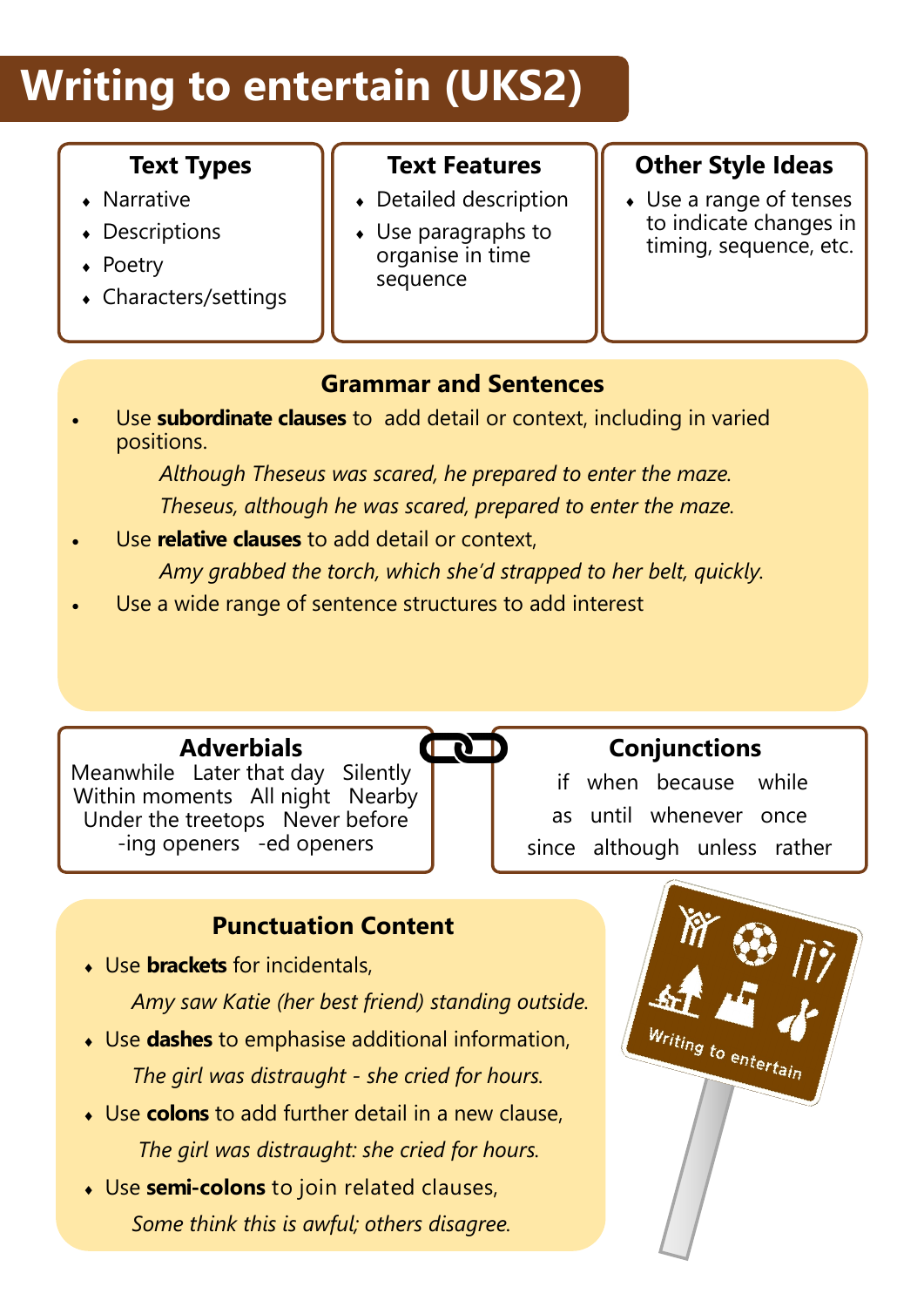# **Writing to inform (KS1)**

### **Text Types**

- Recount
- Letter
- $\cdot$  Instructions

### **Text Features**

 Appropriate use of past and present tense

### **Other Style Ideas**

- Could use a writing frame to structure sections
- $\bullet$  May include images

### **Grammar and Sentences**

- Use **coordinating conjunctions** to link two main ideas, *Badgers sleep in the day and look for food at night.*
- Use **subordinating conjunctions** in the middle of sentences, *Badgers can dig well because they have sharp claws*
- Use **noun phrases** which inform, *sharp claws, black fur*
- Use **commas** to separate items in a list,

*You will need flour, eggs, sugar and water.*

 Use **exclamation sentences** where appropriate, *What a fantastic time we all had!*

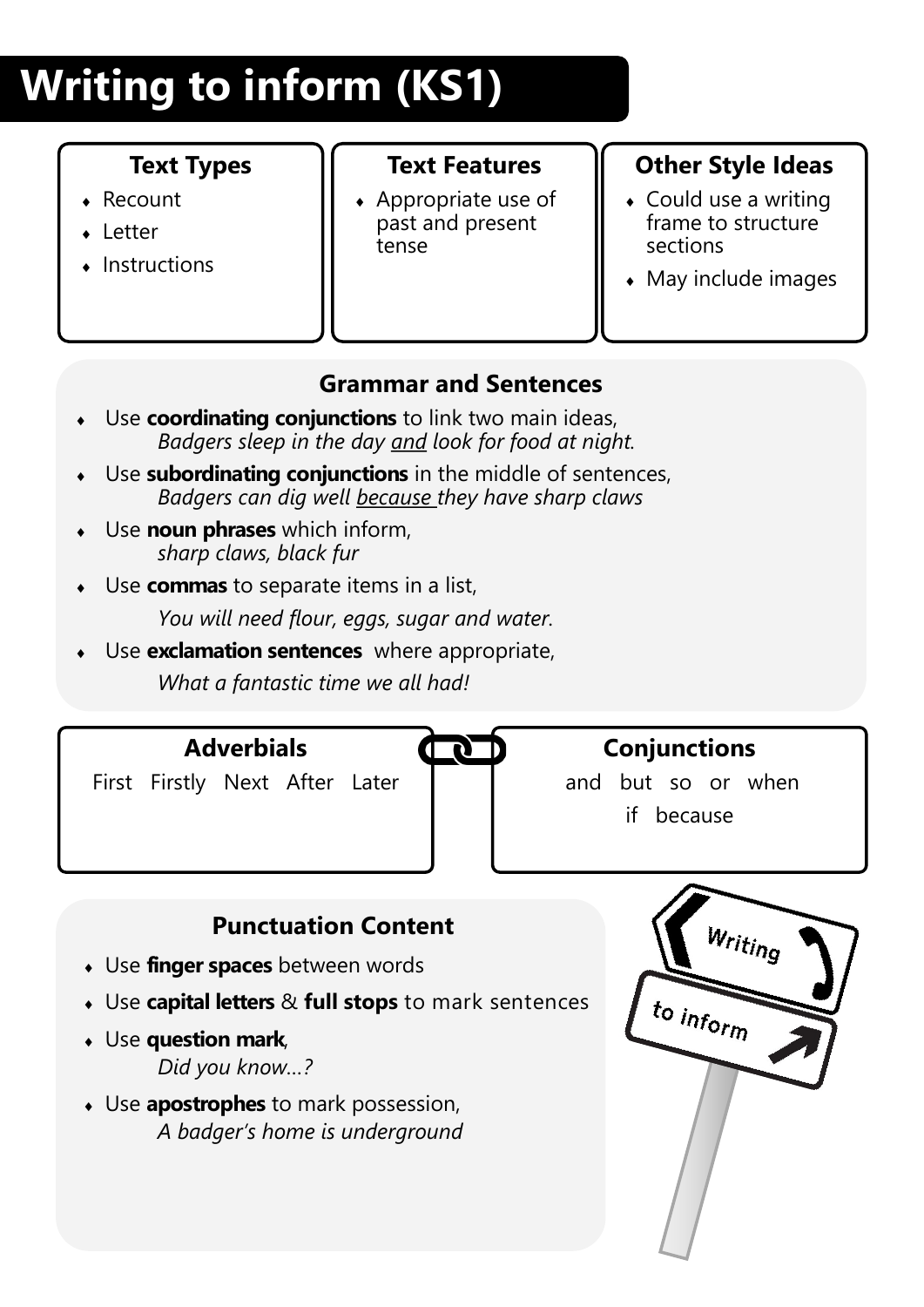# **Writing to inform (LKS2)**

### **Text Types**

- Explanation
- Recount
- Letter
- Biography
- Newspaper article

### **Text Features**

- Paragraphs used to group related ideas
- Subheadings to label content

### **Other Style Ideas**

- May be built around a key image
- Use techniques to highlight key words (bold, underline, etc.)

### **Grammar and Sentences**

- Use **subordinating conjunctions** to join clauses, including as openers, *Although they have a fierce reputation, the Vikings weren't all bad.*
- Use **expanded noun phrases** to inform, *A tall dark-haired man was seen leaving the scene.*
- Use **commas** to separate adjectives in a list, *You will need flour, eggs, sugar and water.*
- Use **relative clauses** to add further detail *We went to Downing Street, where the Prime Minster lives, before visiting the Houses of Parliament.*
- ◆ Begin to use **present perfect** tense to place events in time,

*This week we have visited the Science Museum.*



"



First Firstly Before After Later Soon Also In addition However when before after while because if

### **Punctuation Content**

- $\bullet$  Consolidate four main punctuation marks (., !?)
- Use **capital letters** for proper nouns
- Use **commas** to mark fronted adverbials *After lunch, we went into the museum*
- Use **commas** to mark subordinate clauses *When he was a boy, Dahl did not like reading.*
- Use **inverted commas** for direct speech
- Use **bullet points** to list items

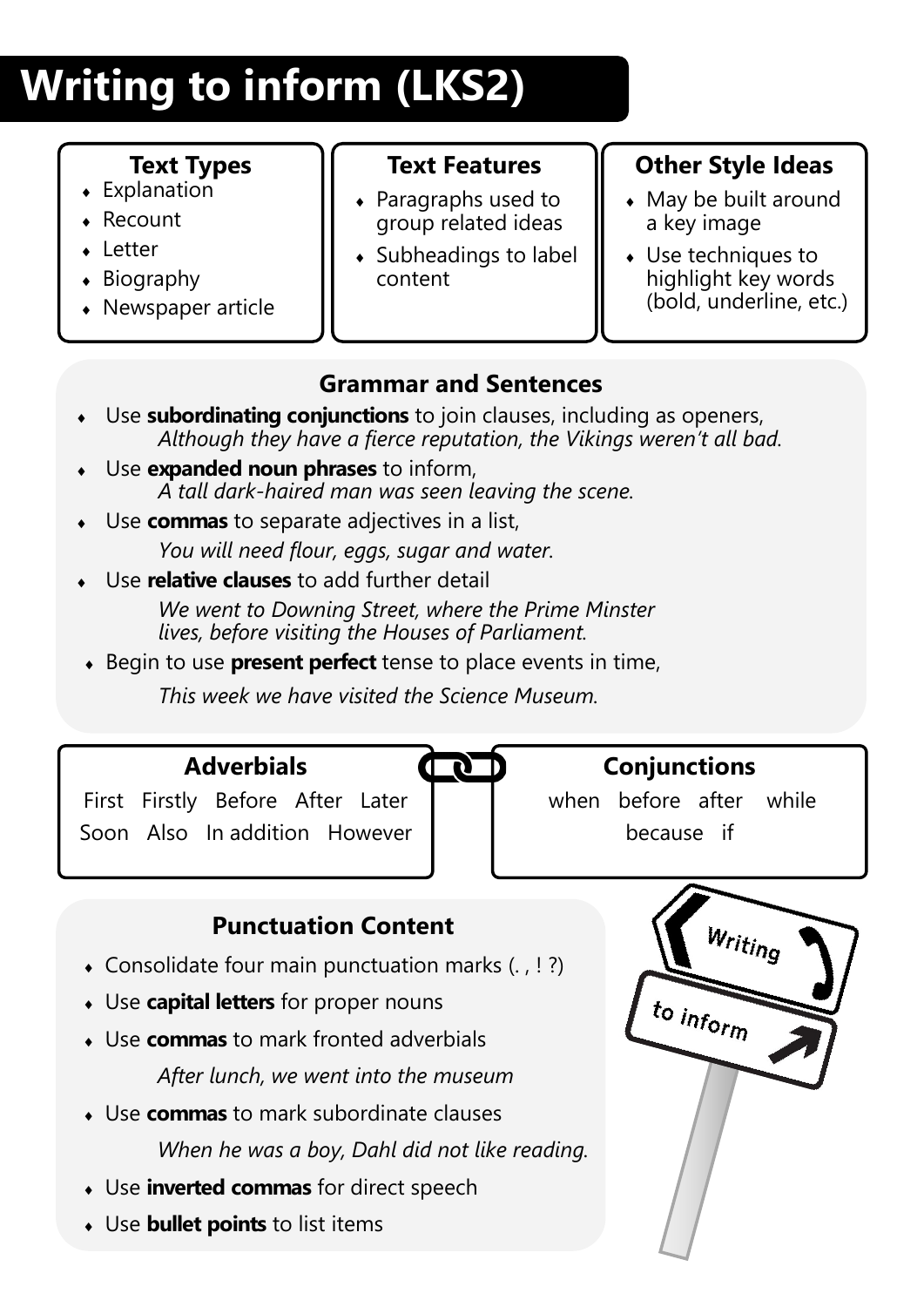# **Writing to inform (UKS2)**

### **Text Types**

- Report
- Recount
- Biography
- Newspaper article
- Essay

**Text Features**

- Paragraphs used to group related ideas
- $\bullet$  Heading/subheadings
- Use of technical vocabulary

### **Other Style Ideas**

- May include a glossary
- Sections may contain more than one paragraph

### **Grammar and Sentences**

- Use **subordinating conjunctions** in varied positions, *The Polar Bear, although it is large, can move at great speed.*
- Use **expanded noun phrases** to inform, *...a tall dark-haired man with a bright-red cap...*
	- Use **relative clauses** to add further detail *We went to Downing Street, where the Prime Minster lives, before visiting the Houses of Parliament.*
- Begin to use **passive voice** to remain formal or detached,

*The money was stolen from the main branch.*

Begin to use **colons** to link related clauses,

*England was a good country to invade: it had plenty of useful land.*

U.



Meanwhile At first After Furthermore Despite As a result Consequently Due to For example

### **Conjunctions**

when before after while because if although as

### **Punctuation Content**

- Use **brackets** or **dashes** to explain technical vocabulary
- Use **semi-colons** to punctuate complex lists, including when using bullet points
- Use **colons** to introduce lists or sections
- Use **brackets o**r **dashes** to mark relative clauses
- Secure use of **commas** to mark clauses, including opening subordinating clauses
- Begin to use **colons** & **semi-colons** to mark clauses

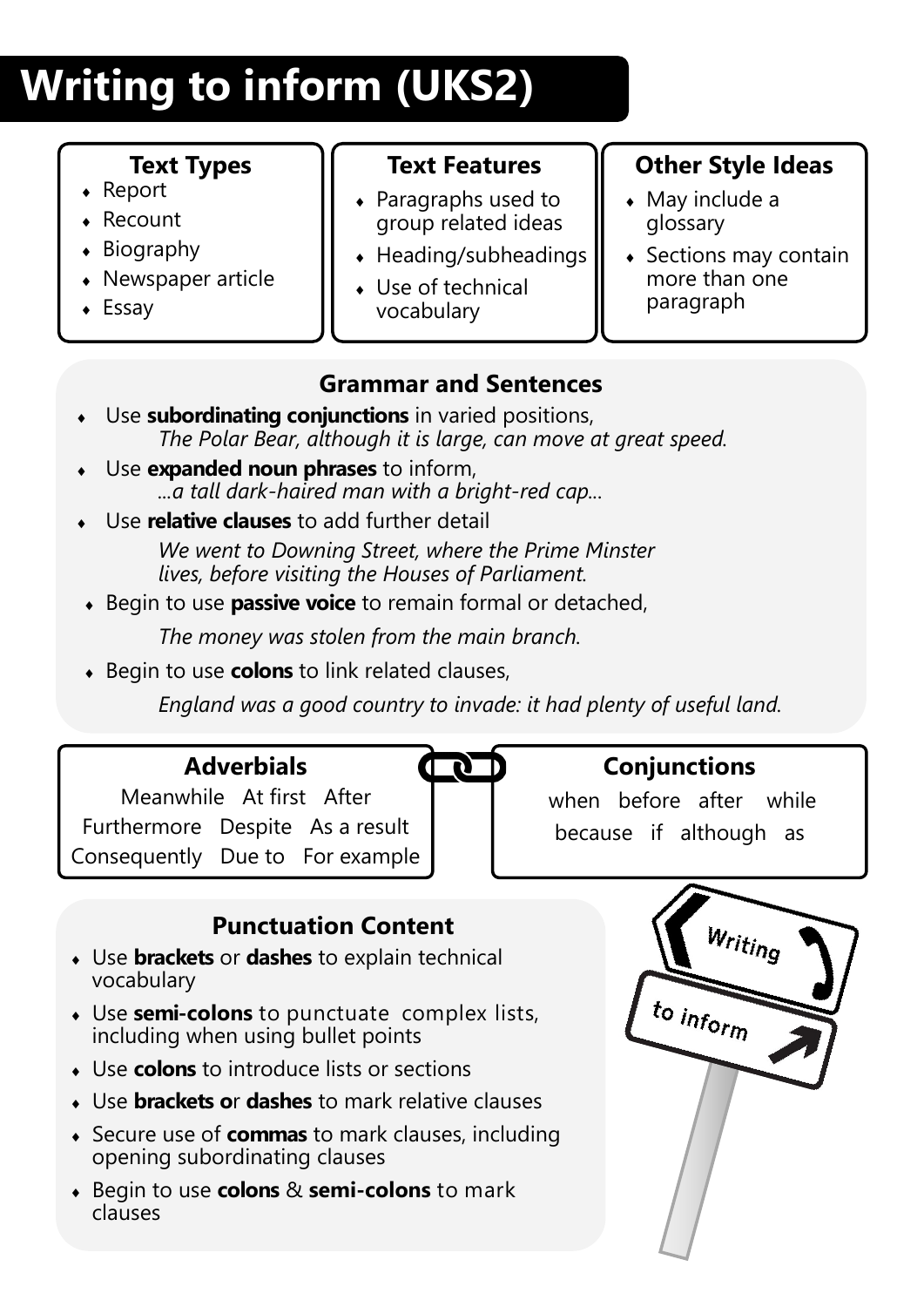## **Writing to persuade (LKS2)**

### **Text Types**

- **Advertising**
- Letter
- Speech
- Poster

#### **Text Features**

- $\bullet$  Use of 2<sup>nd</sup> person
- Planned repetition
- ◆ Facts & Statistics
- Adjectives for positive description

### **Other Style Ideas**

- Link to oracy, esp. for speeches
- Use of colour and images, esp. for advertising

#### **Grammar and Sentences**

- Use **imperative** verbs to convey urgency, *Buy it today! Listen very carefully....*
- Use **rhetorical questions** to engage the reader, *Do you want to have an amazing day out?*
- Use **noun phrases** to add detail and description, *Our fantastic resort has amazing facilities for everyone*
- Use **relative clauses** to provide additional enticement *Our hotel, which has 3 swimming pools, overlooks a beautiful beach*



### **Conjunctions**

if because unless so and but even if when

### **Adverbials**

Firstly Also In addition However On the other hand Therefore In conclusion

### **Punctuation Content**

- Ensure use of **capital letters** for proper nouns
- Use **? !** for rhetorical / exclamatory sentences
- Use **commas** to mark relative clauses
- Use **commas** to make fronted adverbials and subordinate clauses

*After your visit, you won't want to leave.*

*Once you've tasted our delicious sandwiches, you'll be coming back for more!*

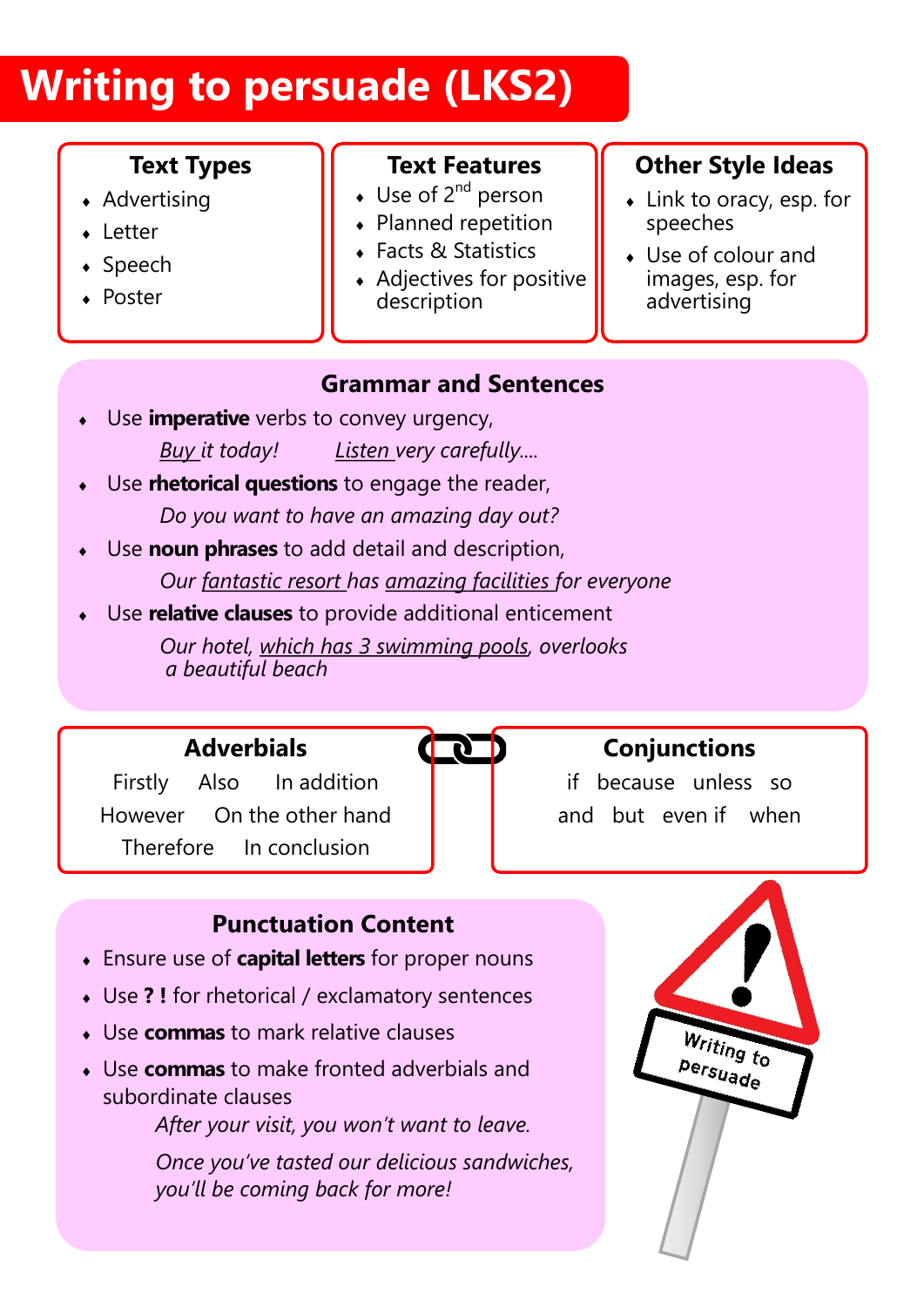## **Writing to persuade (UKS2)**

### **Text Types**

- **Advertising**
- Letter
- Speech
- Campaign

### **Text Features**

- $\bullet$  Use of 2<sup>nd</sup> person
- Personal pronouns
- Planned repetition
- ◆ Facts & Statistics
- Hyperbole

### **Other Style Ideas**

- Link to oracy, esp. for speeches
- Use of colour and images, esp. for advertising

### **Grammar and Sentences**

**QUE** 

- Use **imperative** and **modal** verbs to convey urgency, *Buy it today! This product will transform your life..*
- Use **adverbials** to convey sense of certainty,, *Surely we can all agree…?*
- Use **short sentences** for emphasis *This has to stop! Vote for change!*
- Use of the **subjunctive form** for formal structure *If I were you, I would...*

### **Adverbials**

Firstly Furthermore In addition However Nevertheless Therefore Consequently In conclusion

### **Conjunctions**

if because although unless since even if rather whereas in order to whenever whether

### **Punctuation Content**

- Use ? ! for rhetorical / exclamatory sentences
- Use **colons** and **semi-colons** to list features, attractions or arguments
- Use **brackets** or **dashes** for parenthesis, including for emphasis

 *This is our chance—our only chance—to make a difference.*

 Use **semi-colons** for structure repetition, *Bring your friends; bring your children; bring the whole family!*